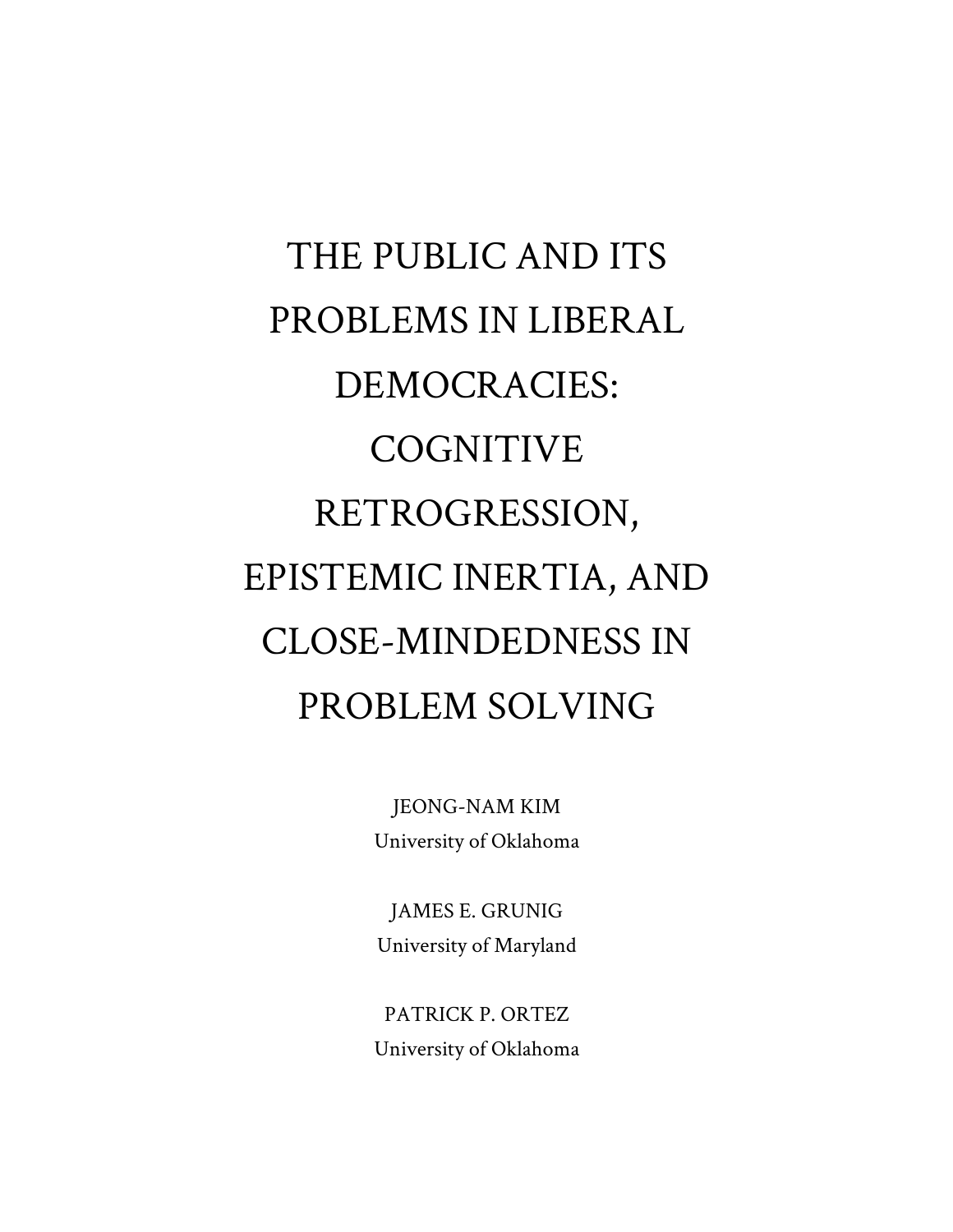



*Volume 5 · Number 2 · 2021 · Pages 537 - 553*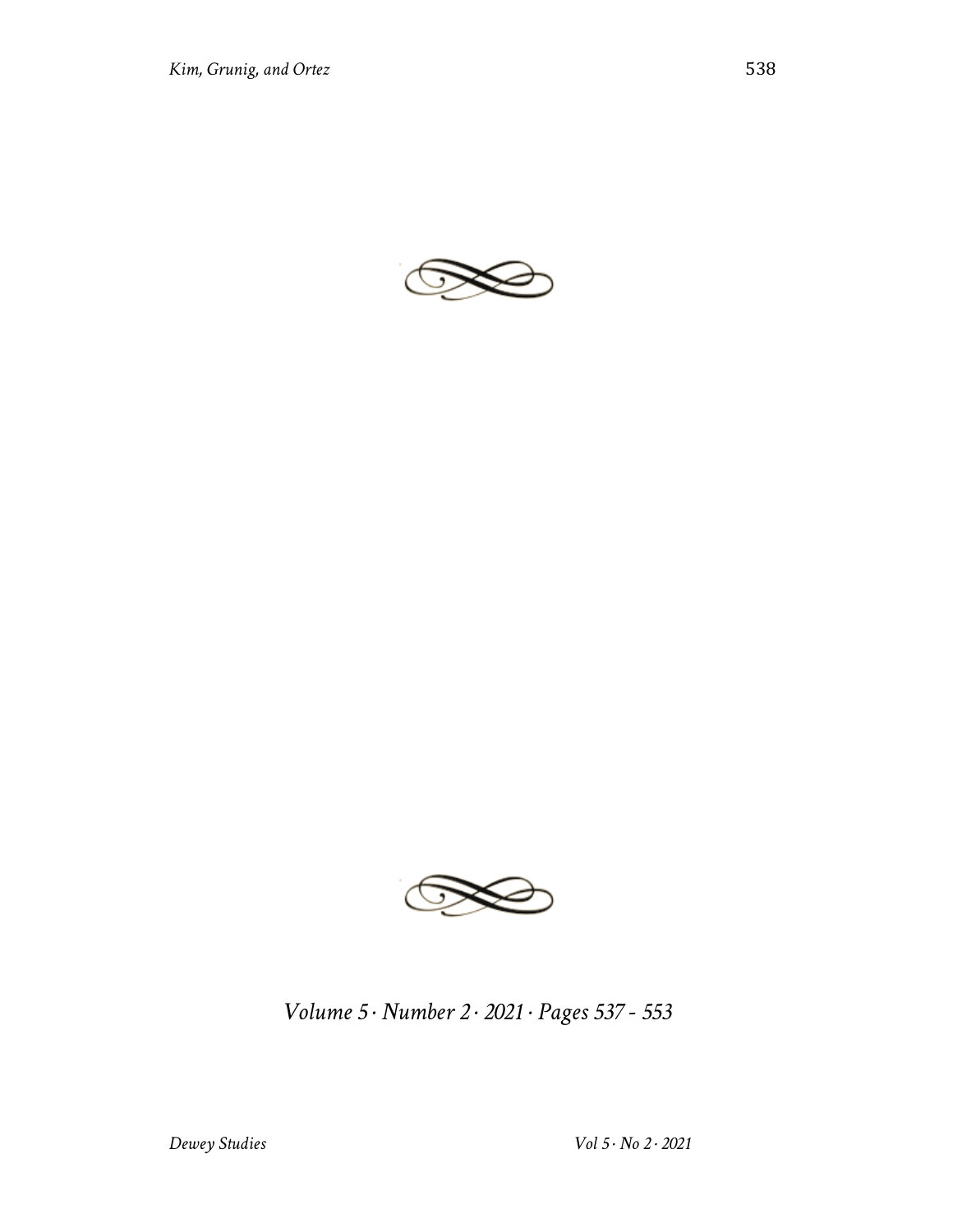*I must find a truth that is true for me.*

- Søren Kierkegaard

ohn Dewey (1927) eloquently espoused the merits of democracy in his major political work, *The Public and Its Problems.* While democracy is somewhat flawed, Dewey noted that it was the most practicable and sustainable means to accomplish public interests. He was optimistic. J

However, that optimism came with limits. Dewey postulated three requisite conditions for successful democracy: education; effective, uncensored communication; and non-abstract, localized communal associations (i.e., communities) among citizens. Nearly a century has passed since the publication of Dewey's writing, and liberal democracy is more threatened than ever despite massive democratizing forces. People are better-educated, but harbor the same amounts of bias and bigotry. Communication technologies enable cheaper information transmission and freer communal interactions. However,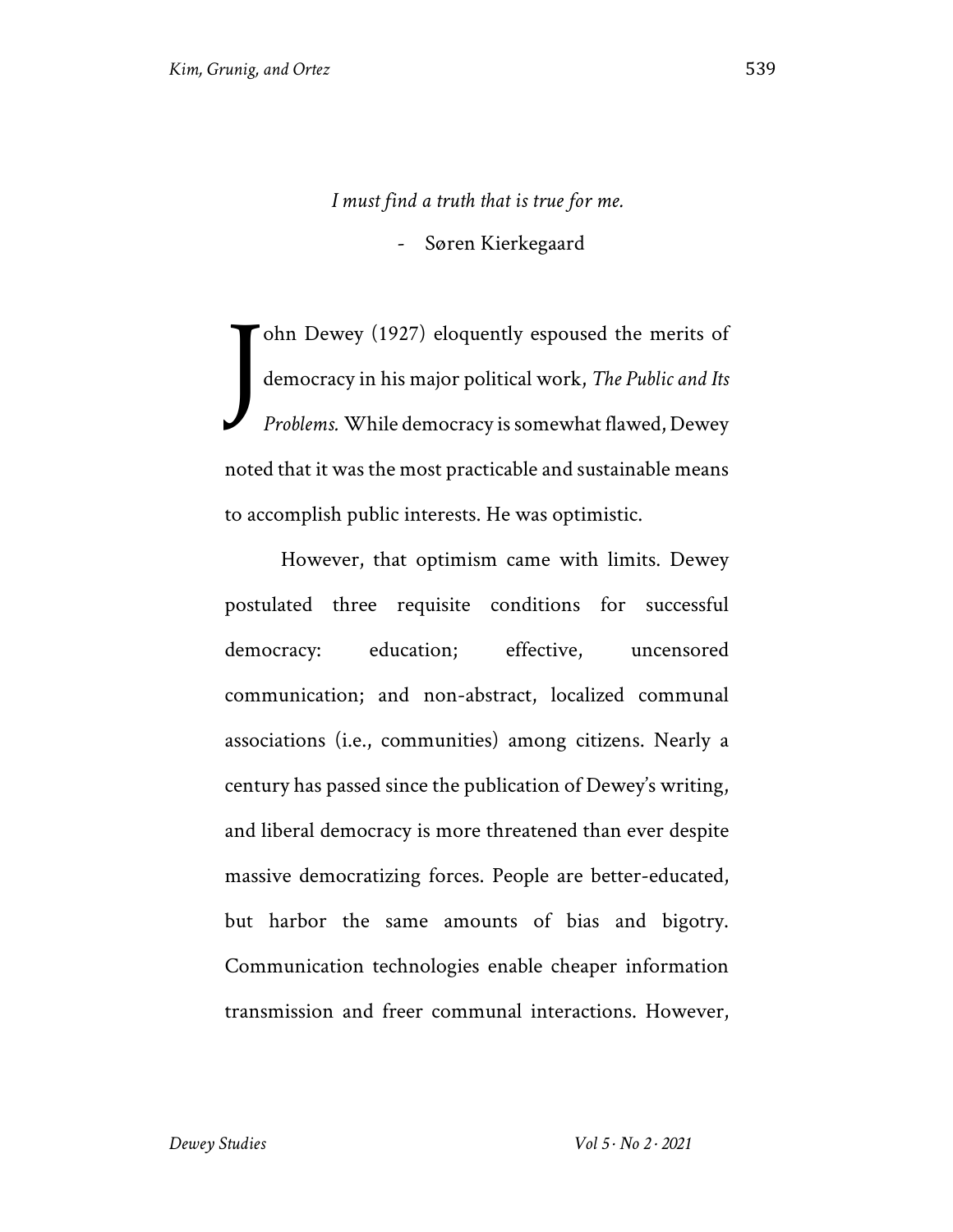they don't establish common foundations for citizens and publics to reason and collaborate around social problems.

The arrival of mandated education, effective communication technologies (ICTs), and accessible virtual communities seem to be close to what Dewey envisioned but have not resulted in what he foresaw. The supposed requisites for liberal democracy have become the very things which endanger it. If that is the case, what avenues, if any, might fix the problem? What theoretical frameworks might help Dewey's requisite conditions better support democracy among publics?

We believe that widespread education, increased communication, and mushrooming localized interactions alone are insufficient. Individual citizens are often communal in their own online communities, but it does not heap up to democracy. The modes of cognitive and communicative actions among publics must be understood to put the three requisites into proper work for democracy.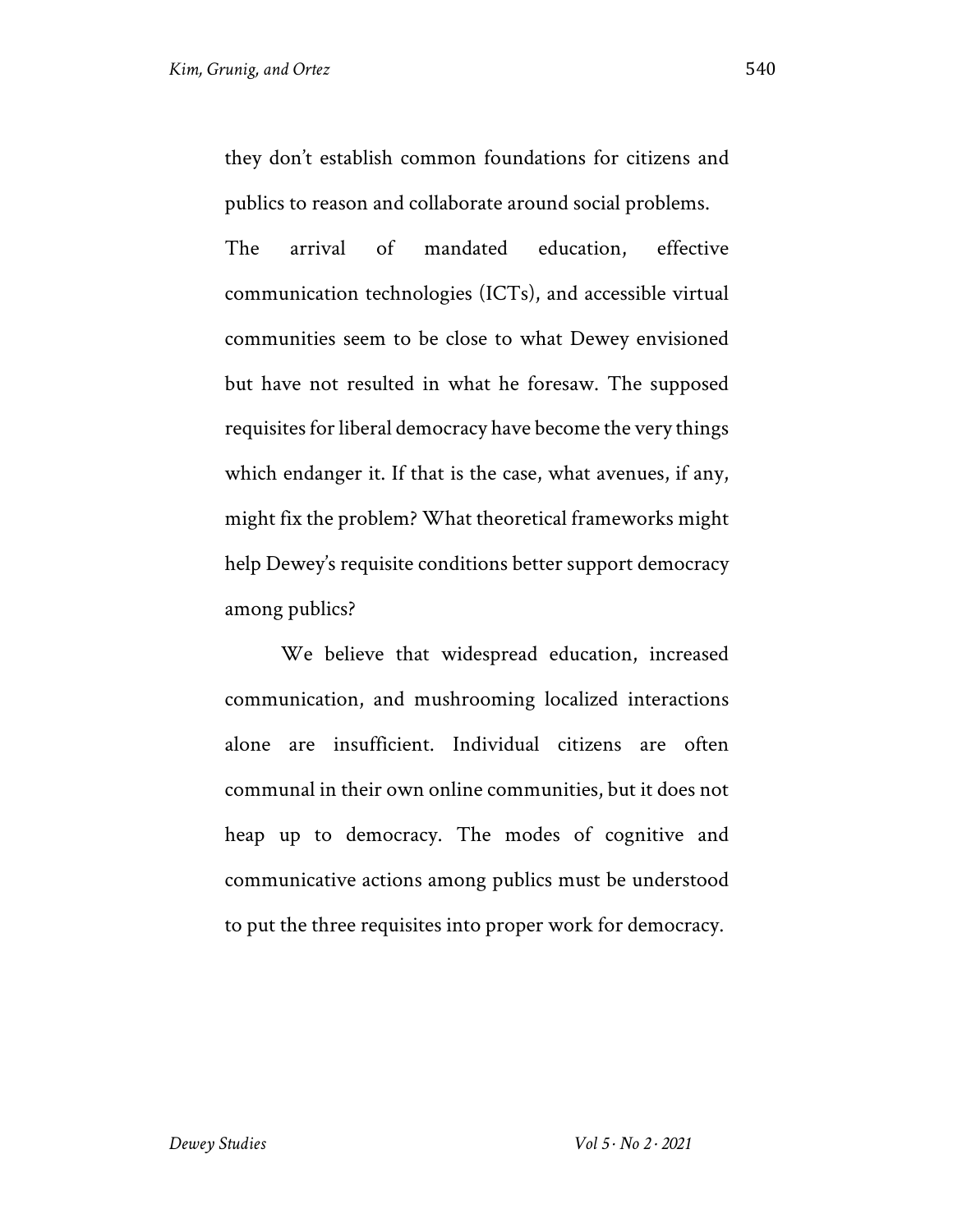#### **Cognitive Modus Operandi of Lay Publics**

Kim and Grunig (2021) present a theoretical framework to explain how lay publics can develop prolonged and everincreasing conviction in erroneous or conspiratorial beliefs. This framework elaborates on the differences between two types of problem-solving: progressive and retrogressive. The former, which uses available evidence to determine a reasonable conclusion, has been extensively researched and is often considered the most rational form of thought. However, it is the latter which this research examines most closely.



*Figure 1*. Cognitive approaches in problem solving.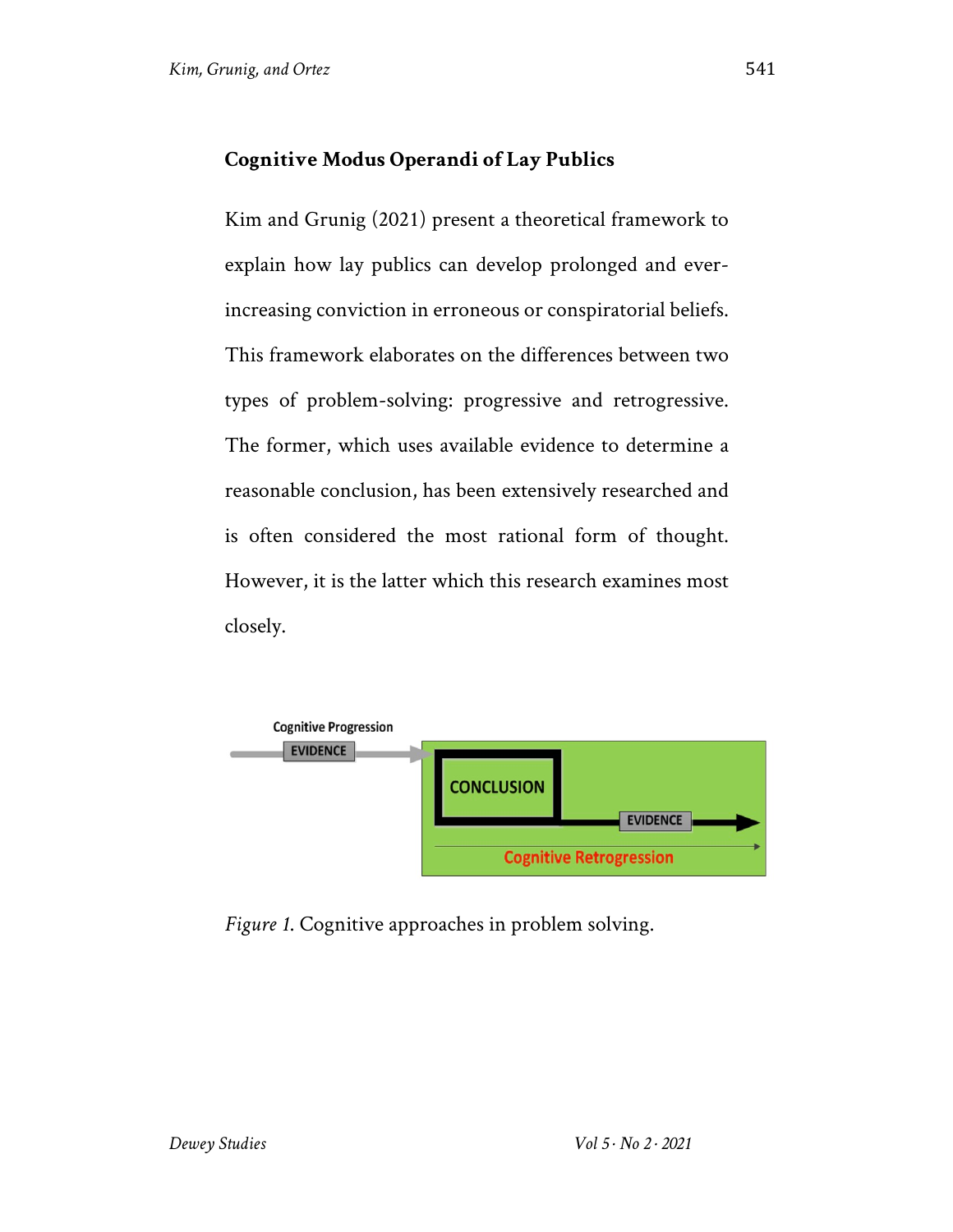Retrogressive problem-solving uses available evidence to support a pre-arrived conclusion. Counterintuitively, this model suggests that it could be equally rational in problem solving, only easier to misapply.

Retrogressive problem-solving could be a shortcut for the brain. Earlier research has described rational thought as a sequence of steps, including detecting a problem, constructing possible solutions, selecting the best solution, and putting it into action.

However, this sequence is taxing to use for every single scenario. Why invent a dozen ways to move a log if you already know how to move a boulder? Retrogressive problem-solving borrows solutions from similar problems and allows the problem-solver to skip most of the decisionmaking process.

This leads to the question: how does it get so harshly misapplied? This research suggests a number of reasons that retrogressive problem-solving might cause problems in human behavior. One issue with retrogressive problemsolving is that it can become extended and effortful when the problem solver is preoccupied with sunk costs. Sunk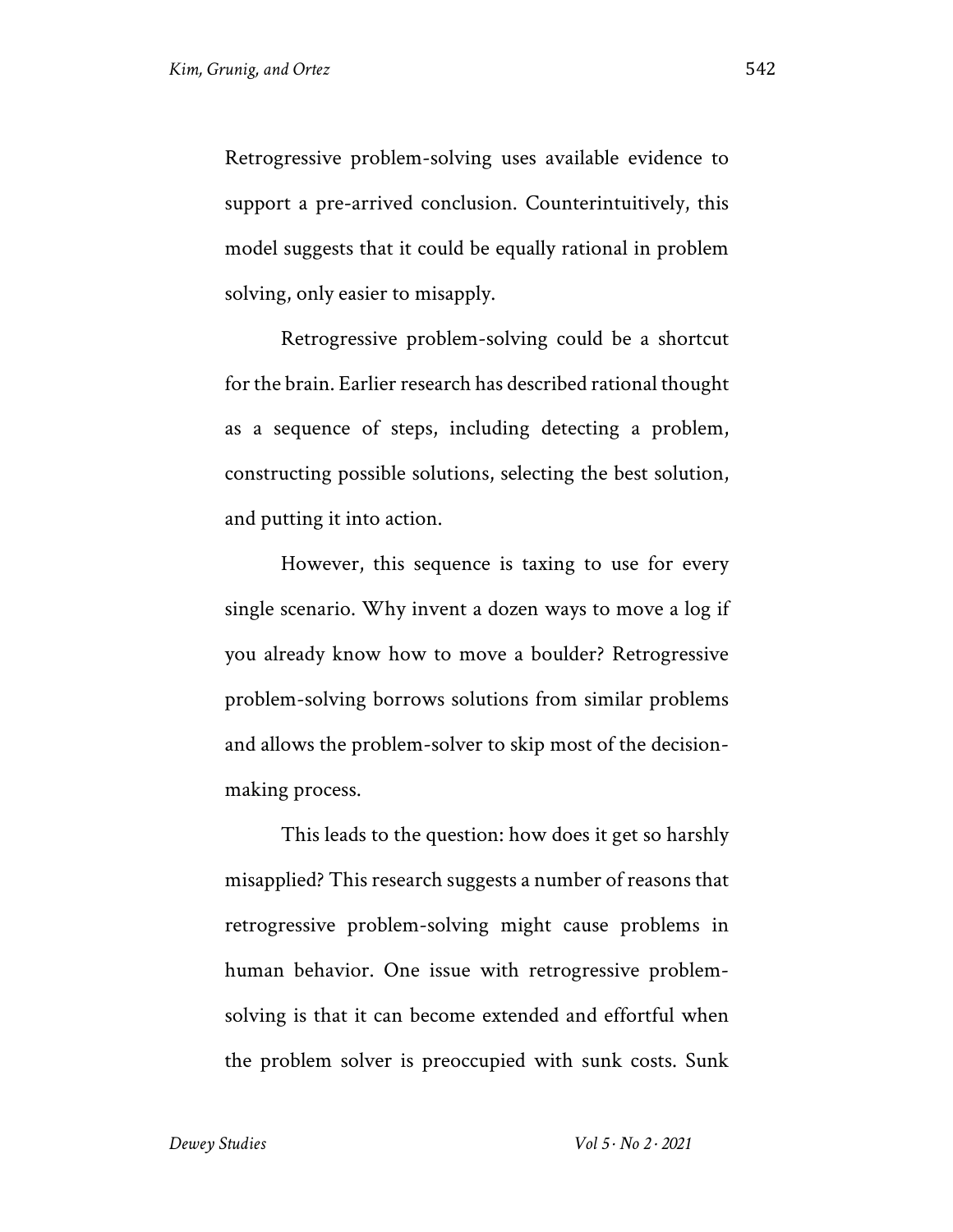costs, in short, are the time and energy one has already invested in implementing a solution.

Unlike progressive problem-solving, retrogressive problem-solving has a solution at the start. This means that if the solution turns out to be unworkable, we have wasted time and energy thinking about it—a sunk cost. In order to prevent this, we will seek as much information as possible justifying that solution. We look for similarities between the present problem and similar problems in the past. We look for *how* a solution works rather than *if* it works.

This is where the availability of information plays an enormous role. When we use extended, effortful retrogressive thinking, we filter out information against our pre-arrived solution in favor of evidence supporting it. In doing so, we also transfer our certainty regarding the past problem to our certainty regarding the present problem. In other words, we gain more confidence from each piece of evidence supporting our solution than we lose from each piece against it.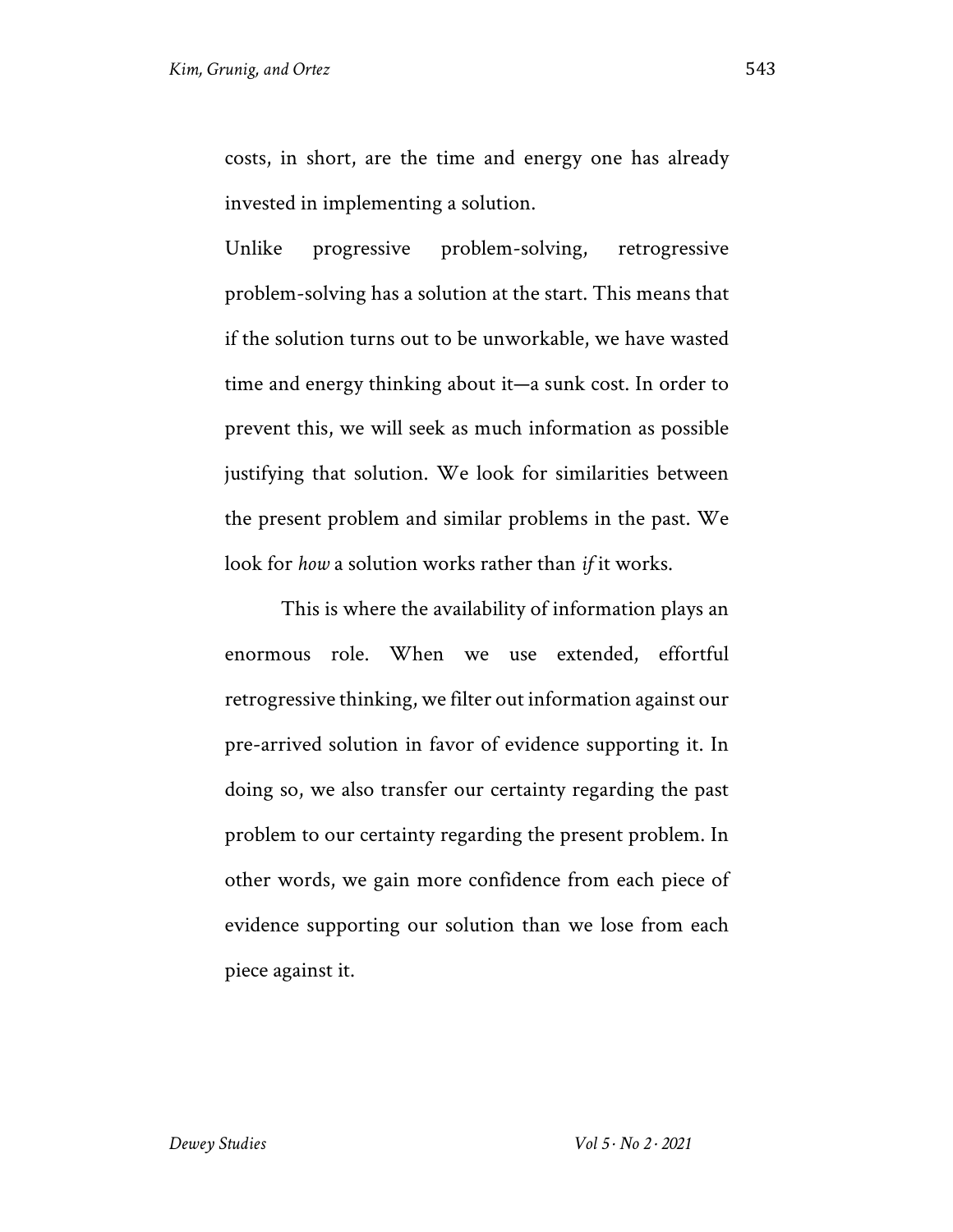#### **Retrogression in Problem Solving**

Cognitive retrogression in problem solving is not necessarily evil. Scientific epistemic thinking makes great use of prior problem-solving experiences. Scientists frequently deploy "conclusions" drawn from previous empirical research (e.g., literature) and establish untested but likely conclusions from *experiential, factual* referent criteria. In contrast, lay epistemics tend to rely on improvised, often desired premises. That is, lay citizens frequently draw "conclusions" from *expectational, affective* referent criteria -- desired states such as wishful thinking that establish a sense of "normalcy" to unfamiliar problems. Retractability also plays a key role. If problem solvers retract their preset conclusion (expectation) after encountering evidence to the contrary, retrogressive problem solving doesn't hurt. It was a reasonable investment. However, for lay problem solvers, this is not always easy. When faced with evidence that it is time to switch to a different solution or a different method of problem solving, the motivation of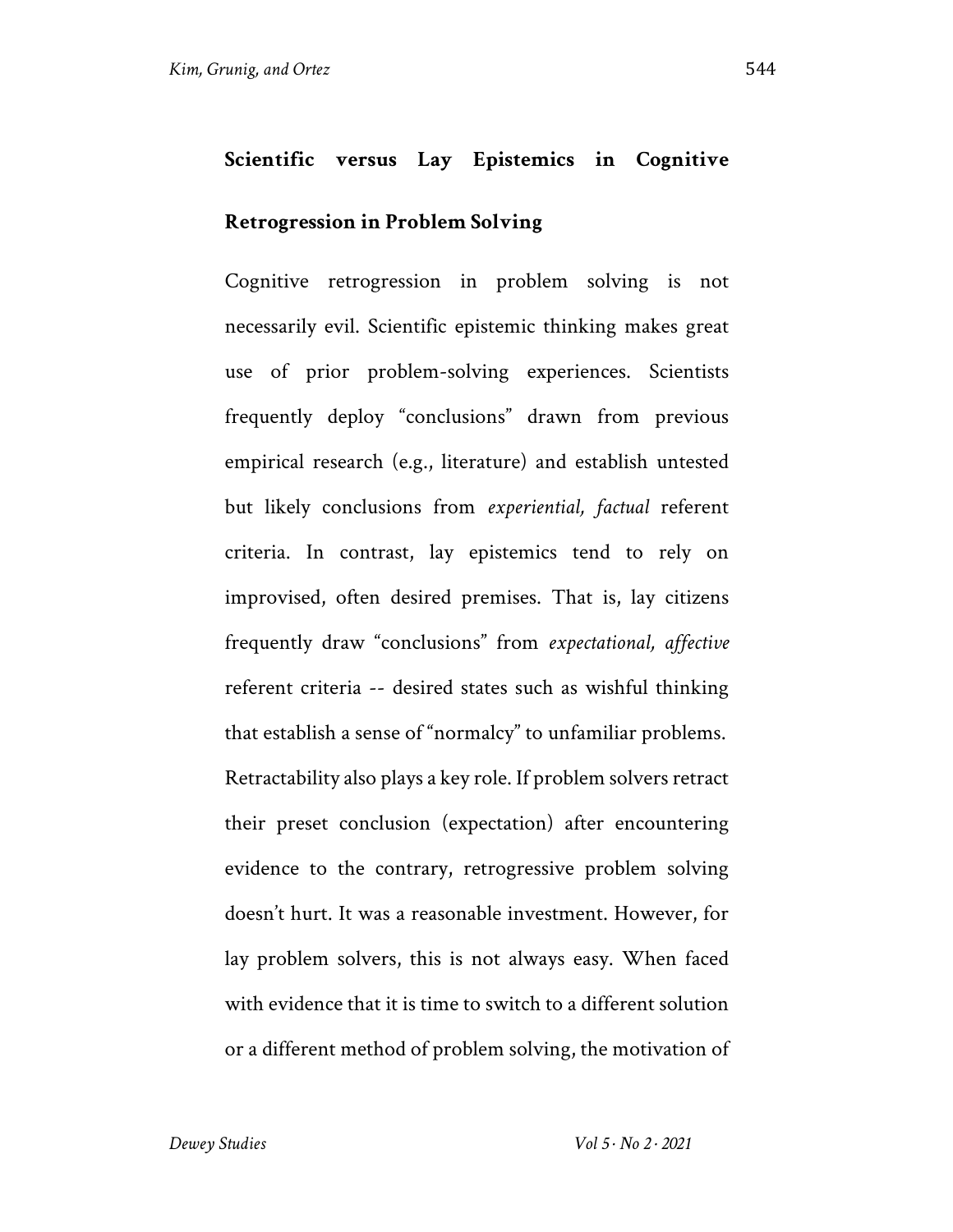many lay problem solvers to prove their first conclusion only increases.

#### **An Internal Enemy to Democracy:**

## **Cognitive Arrest, Epistemic Inertia, and Close-Mindedness in Problem Solving**

All of these factors, cognitive direction, expectational referent criterion, and fixation about sunk cost, are conducive to the phenomenon of "cognitive arrest." In this process, a person becomes trapped by a pre-arrived conclusion. That person seeks information validating the conclusion--or optimizing its implementation--and gains confidence each time she or he finds such information. The person gains momentum, circling around the conclusion, reinforcing it and ignoring evidence to the contrary--not intentionally but through a conclusion-favoring sense of relevance and reliability. The abundance of information only makes this process easier.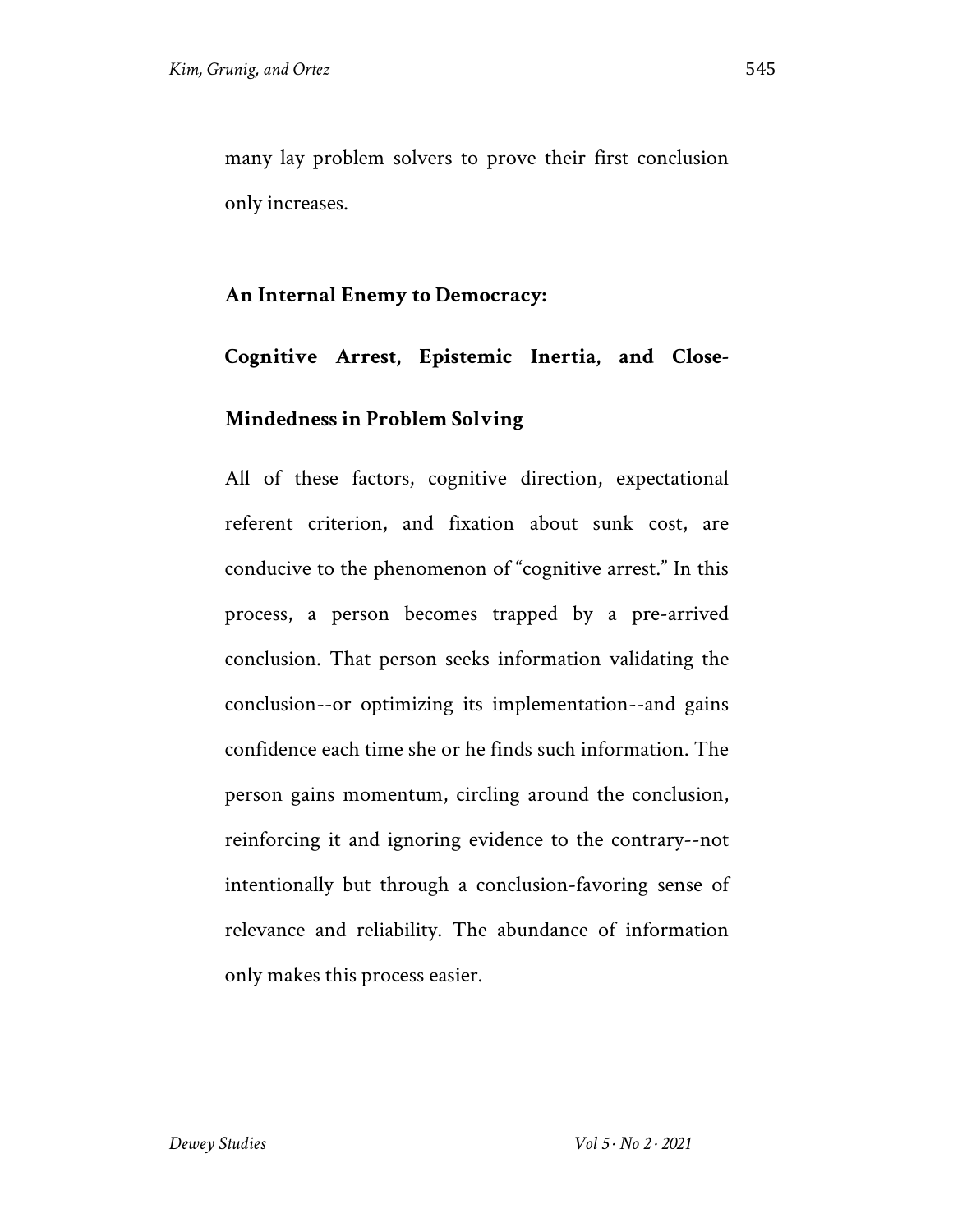

*Figure 2*. Cognitive arrest to epistemic inertia.

This is the kind of thinking that generates wild conspiracies and tightly-woven information bubbles. This research describes it as a defensive mechanism to preserve the energy which one has already spent. However, conspiratorial thinking has its own momentum, making the problemsolver more likely to favor conspiratorial conclusions in future.

To use a relevant example, claims of voter fraud in the 2020 United States presidential election have incited violent insurrection and brought certain branches of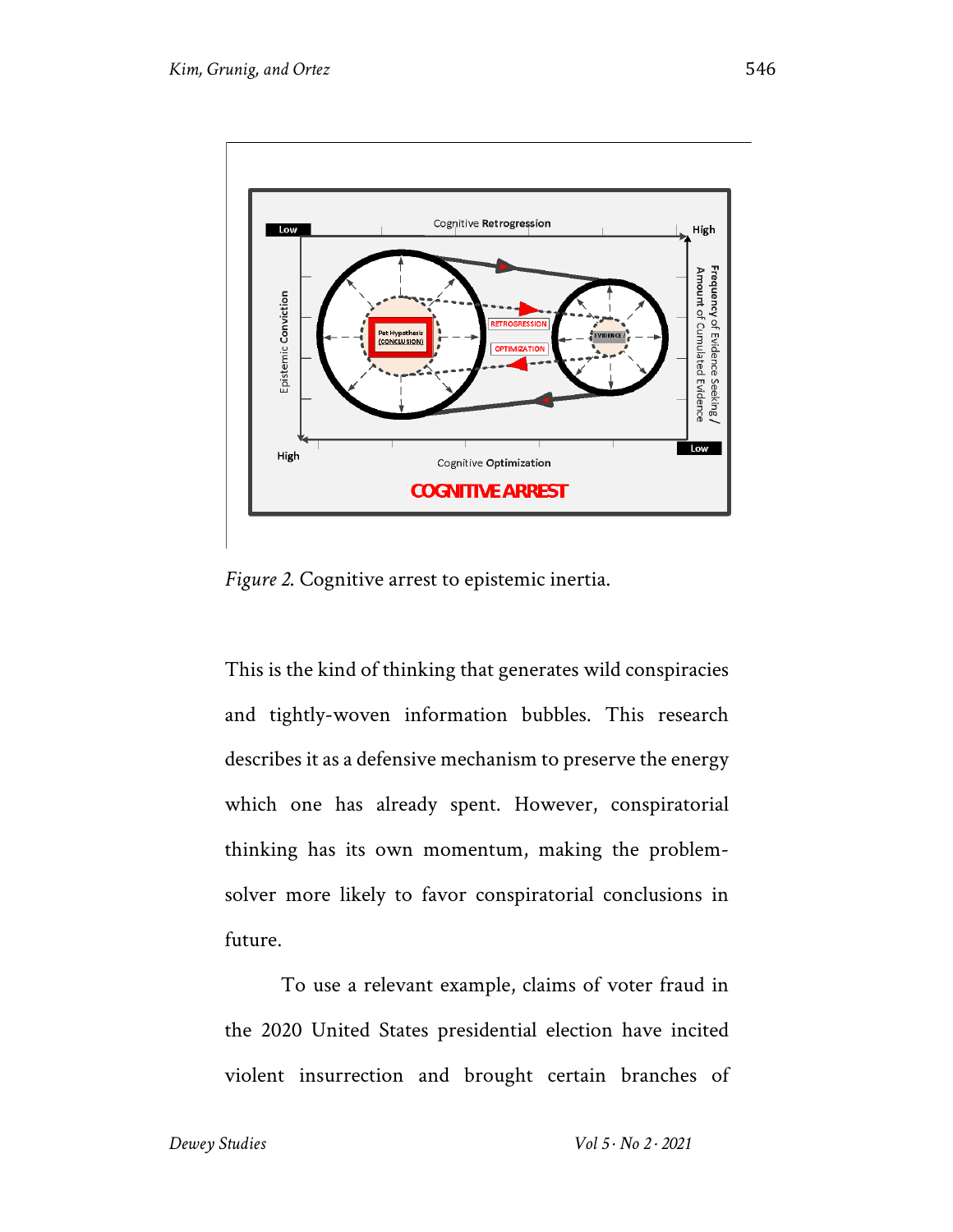government to a standstill. Such claims are not new. Much of the contrary evidence comes from tightened regulations and investigatory findings after the 2008 and 2016 presidential elections. However, the credibility of United States government institutions has become a point of contention between political parties. Perhaps certain conditions of the election mirror perceived conditions of voter fraud in other historical moments, or perhaps election fraud is preferable to a reality in which one's favored candidate lost. However, the initial reason for the belief quickly becomes irrelevant. As evidence of vote accuracy increases, fraud-theorists become more vocal. Individuals might conflate personable sources with reliable sources, or memorable incidents with representative ones. They might withdraw from communities who ridicule their theories, reducing their exposure to evidence that could change their thinking. They might seek flaws in widely accepted scientific and factual sources, until the only believable sources of information are those which support their personally validated positions. It is when all of these events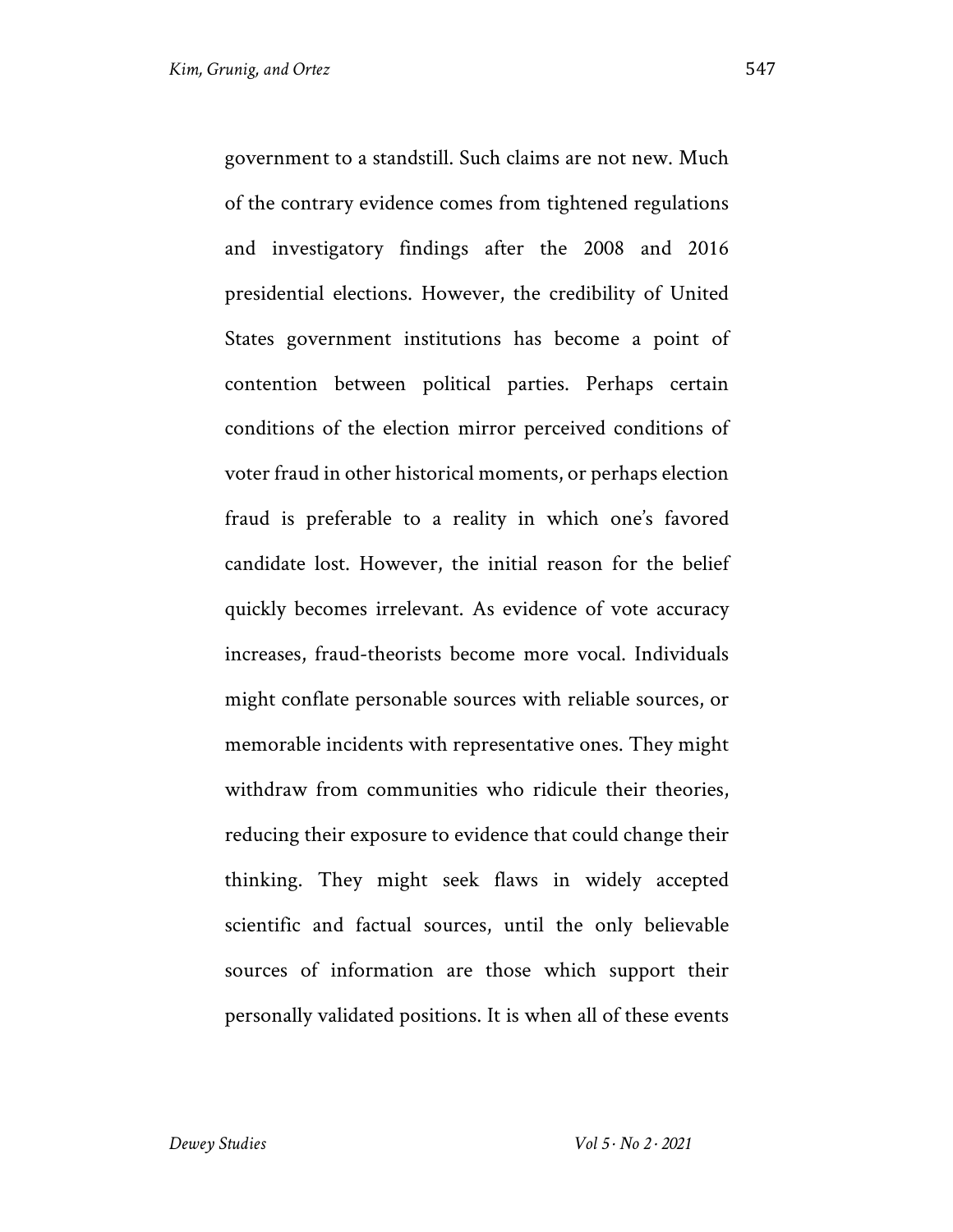come together that conspiratorial thinking takes hold -- that

**Cognitive Retrogressic Cognitive Retrogression** Low High Low **High** Hypothesis<br>CONCLUSIO Low High **High Cognitive Optimization** Cogniti ve Optimization **An Emerging Process of Self-Sealing State** Cognițive Retrogression **Cognitive Retrogression** Low Low Higl nic Conviction  $\overline{I_{\text{out}}}$ High **High** Cognitive Optimization Cognitive Optimization **COGNITIVE ARREST** = f (Epistemic Motivation | Referent Criterion)

all questioning stops and cognitive arrest begins.

*Figure 3.* An emerging self-sealing from cognitive arrest.

### **Cognitive Prison Break**

Today's world is filled with seemingly irrational arguments and outlandish conspiracies. This seems counterintuitive, given the information we have at our disposal. So how do we escape cognitive arrest? Research shows it's more easily said than done. Psychological studies have suggested that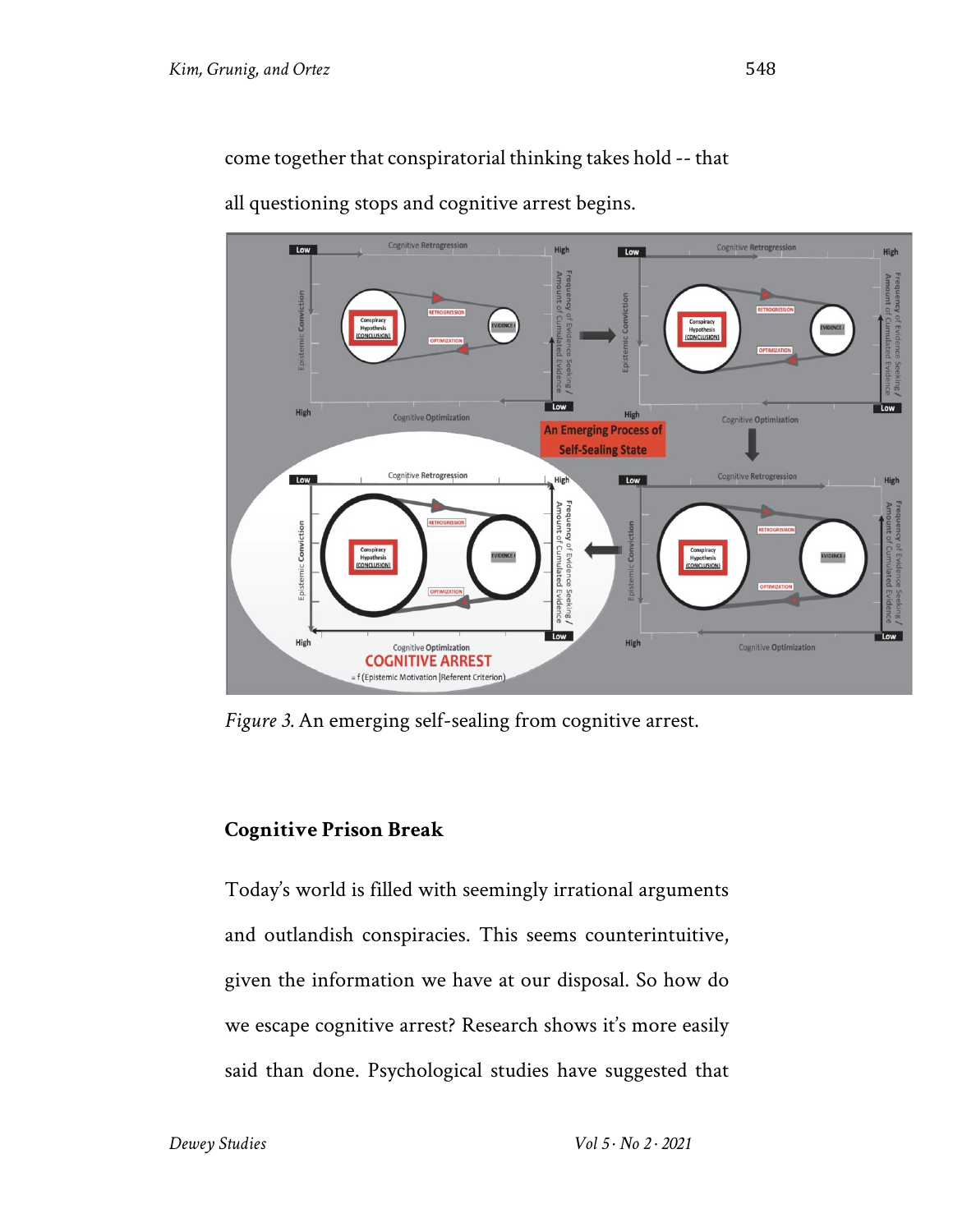many of our decisions are made after the action they encourage. We might reach for a glass of water before deciding to drink it. That's not to say that our decisionmaking has no bearing. We can certainly stop ourselves if, say, the water is poisoned. But retrogressive reasoning happens all the time in our brains. In order to not miss any easy solutions, it may be our cognitive default.

This theoretical model does not offer an easy answer to the issue. Yet it helps us know that the availability of information has done little to combat it. What may be more important is an emphasis on self-conscious, effortful reasoning and attention to clear, intentional communication. Neither evidence nor argument seems effective in reducing cognitive arrest, so we need to rethink traditional strategies in education or communication with attention to both directions of human thought.

Genuine problem solving begins with identifying a problem's causes. The failure of liberal democracy in digitally networked society is the result of lay publics' cognitive retrogression. Strong motivations, expectational referent criteria, and fixation on sunk costs wheel publics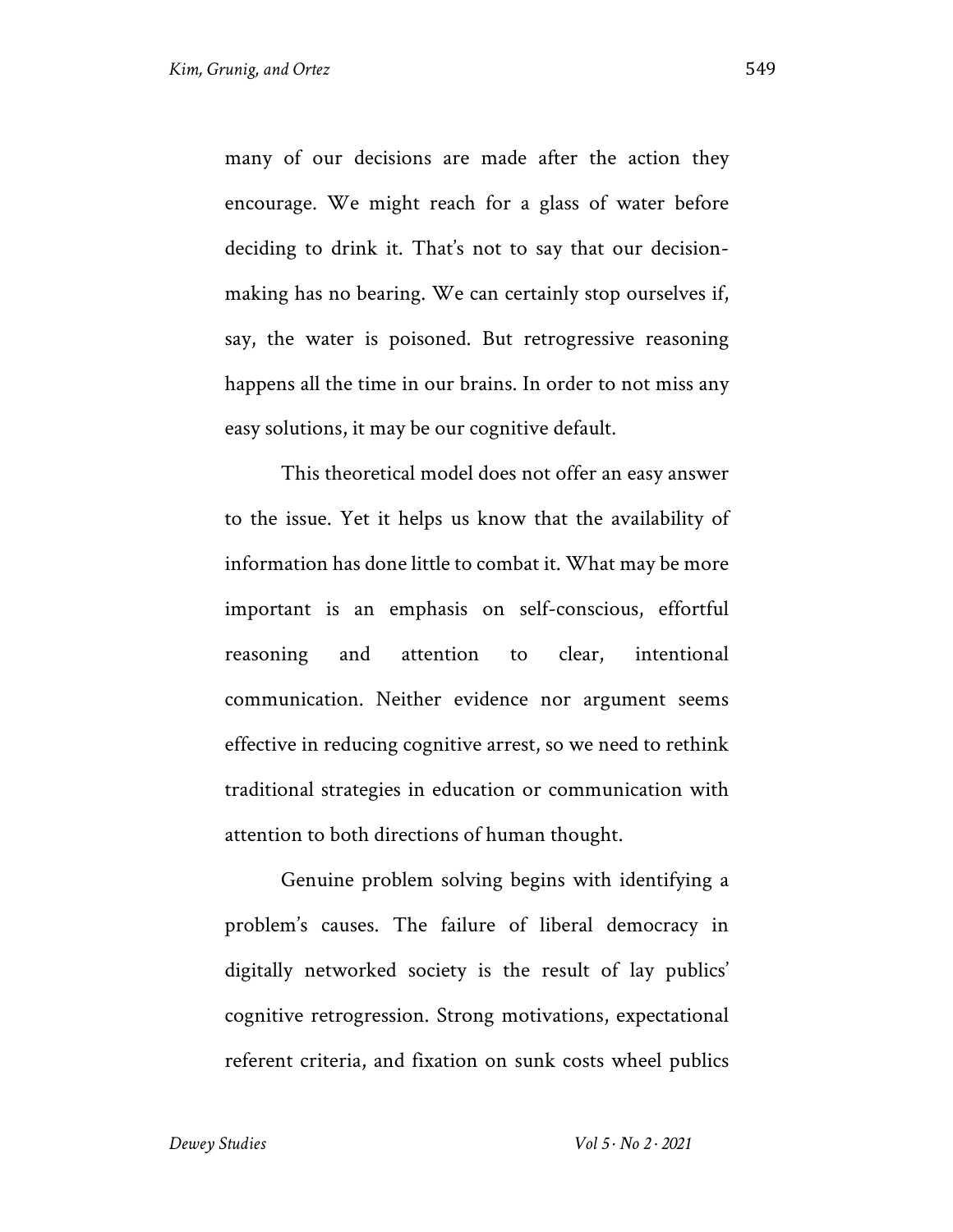down a slippery slope of close-mindedness. Dewey's three requisites of sustainable liberal democracy--education, communication, and communal interaction among lay publics--can only work when individuals, groups, and social institutions guard against cognitive arrest. Therefore, saving liberal democracy requires effortful self-reflection and group-conversation that recognize the *direction* of our cognitive and communicative actions. If we want to prevent further violence and discord in the democratic world, we can pave the way forward by encouraging awareness of our own thinking and the use of targeted communicative actions learned through education for problem-solving literacy.

Dewey in fact hinted at these solutions. With ICTs and enabled virtual localities beyond physical boundaries, we can circulate, trespass, and commingle our ideas and formulate as many publics as there are problems. Such communicative interactions, often loud and with intolerable felt difficulties, elicit *problem recognition* about the retrogressive mode of cognitive and communicative actions.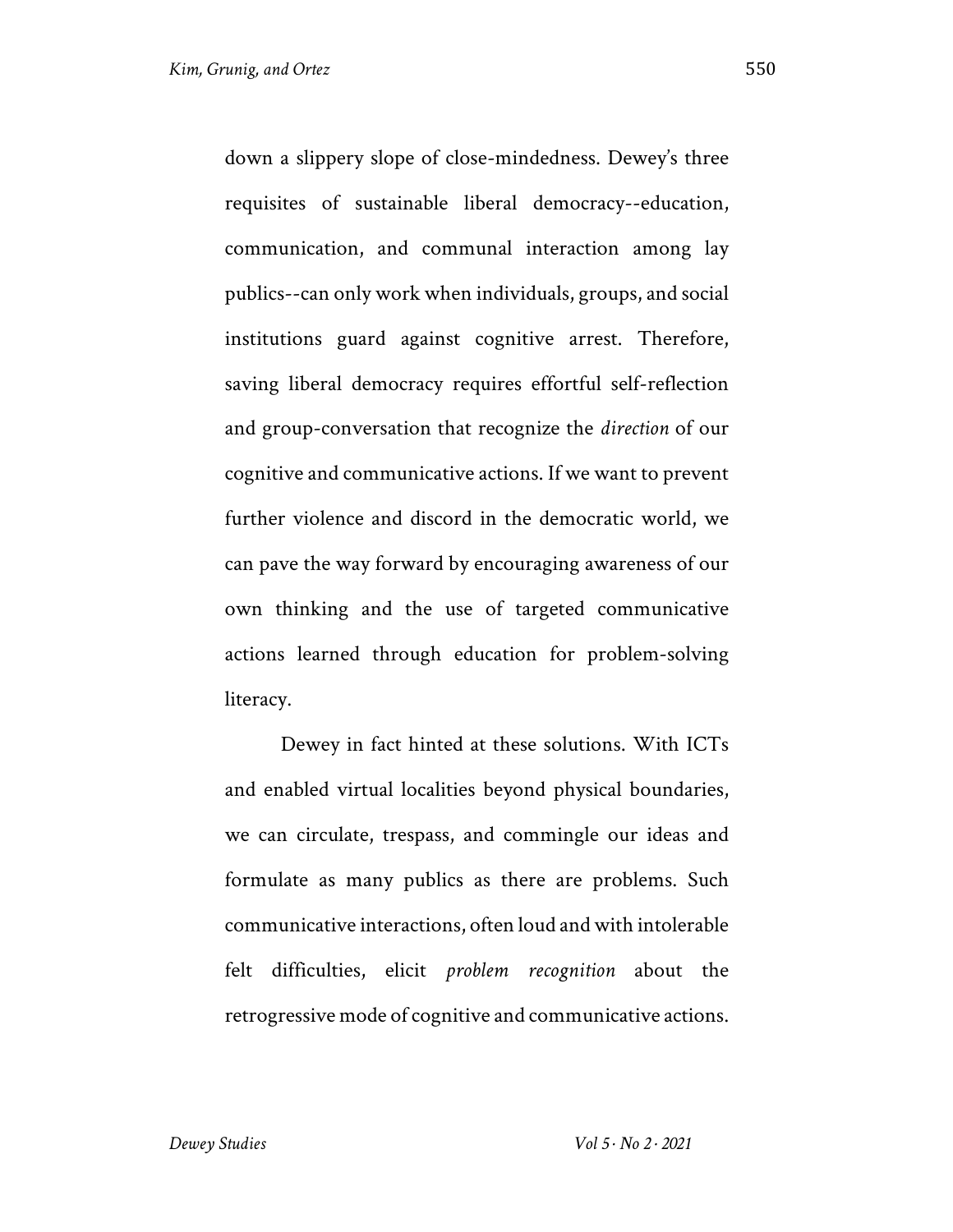Such settings create meta-communication and metacognition of problem-solving.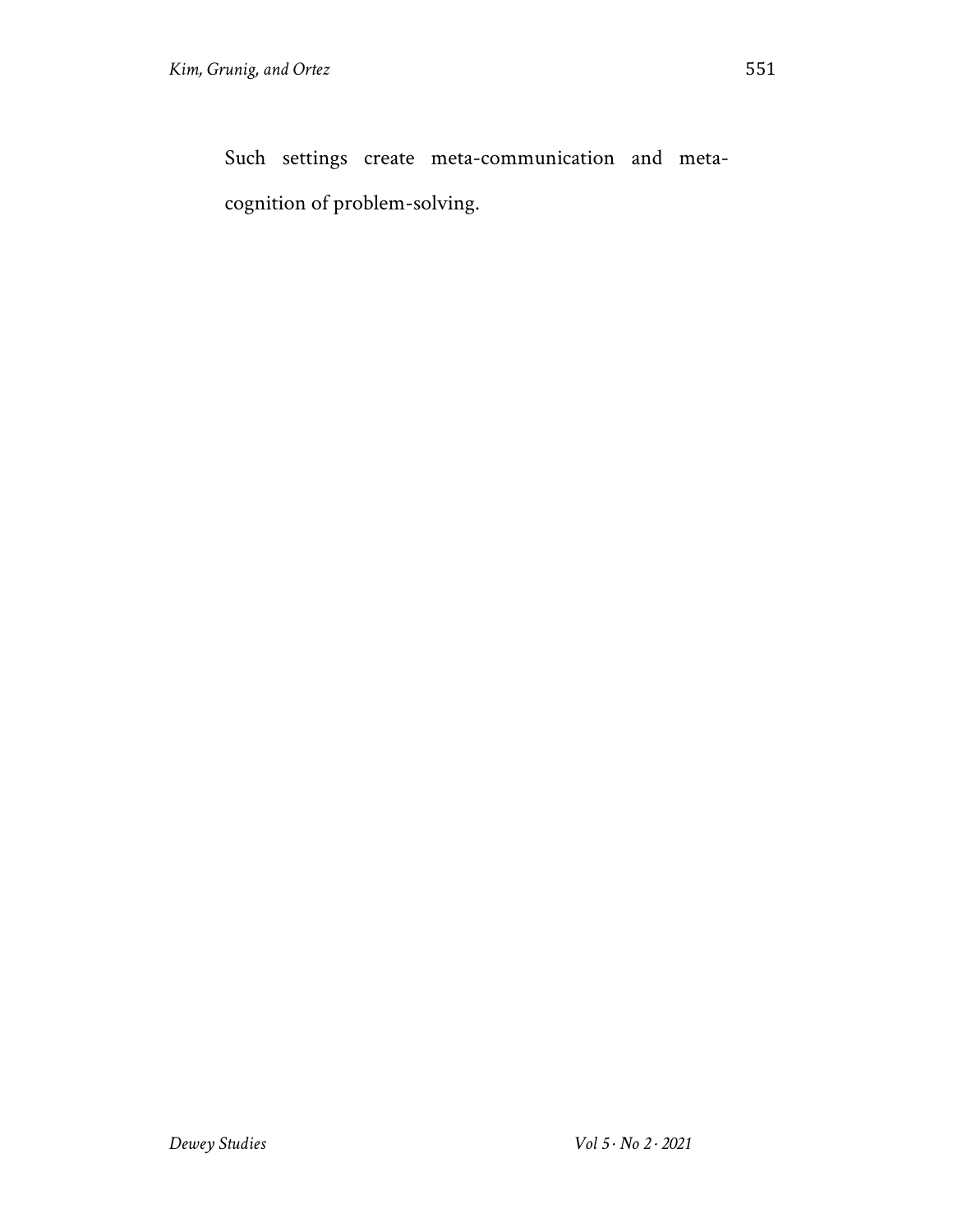#### **References**

Dewey, John. "The Public and Its Problems (Denver, Alan Swallow)." (1927).

Dewey, John. "*How We Think: A Restatement of the Relation of Reflective Thinking to the Educative Process*." Boston, New York [etc.]: D.C. Heath and company, (1933).

Kim, Jeong-Nam, and James E. Grunig. "Lost in informational paradise: Cognitive arrest to epistemic inertia in problem solving." *American Behavioral Scientist* 65, no. 2 (2021): 213- 242.

Libet, Benjamin, Curtis A. Gleason, Elwood W. Wright, and Dennis K. Pearl. "Time of conscious intention to act in relation to onset of cerebral activity (readiness-potential)." In *Neurophysiology of consciousness*, pp. 249-268. Birkhäuser, Boston, MA, 1993.